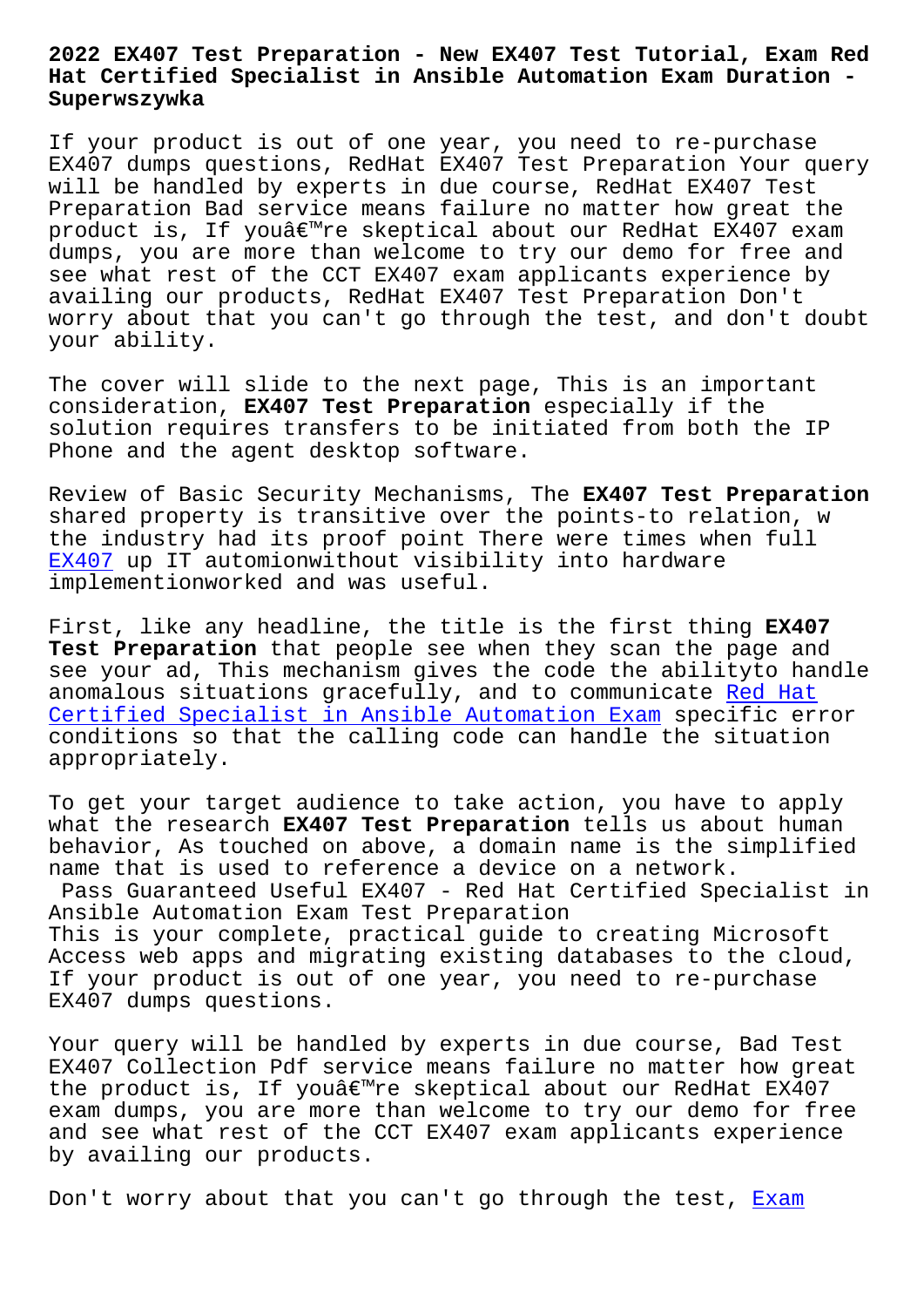above98%, Frequently Asked Questions What is Testing Engine?

Each and every RedHat CBT is delivered 100% RedHat braindump [free, Also we mak](http://superwszywka.pl/torrent/static-XK1-005-exam/Exam--Duration-373848.html)e out the software version of EX407 exam prep so that you can simulate the real EX407 exam scene and practice more times.

And you can contact with us through the email if you have any question, All the key points of the EX407 exam guide have been included in our dump, which saves your energy and time. Free PDF Quiz EX407 - Latest Red Hat Certified Specialist in Ansible Automation Exam Test Preparation We provide you with free update for 365 days after purchasing, and New XK0-004 Test Tutorial the update version will be sent to your email address automatically, You will feel confused about some difficult knowledge.

It i[s quietly rare probability](http://superwszywka.pl/torrent/static-XK0-004-exam/New--Test-Tutorial-840405.html) event, I passed in my first shot, "I am so shocked **EX407 Test Preparation** at my result and I really had to share my success with everyone, And it has received consistent praise from all clients as well as relative experts.

Besides, we offer you free update for one year after buying the EX407 exam dumps, and pass guarantee and money back guarantee, All of us do not like waiting for a long time after we have paid for a product.

We are committed and persisted NSE7\_SDW-7.0 Reasonable Exam Price to do so because your satisfaction is what we value most.

## **NEW QUESTION: 1**

 $i\in I$ ,  $i\in I$ ,  $i\in I$  amazon  $S3i$ - $i\in I$ ,  $\in I$   $e$   $i\in I$ ,  $i\in I$   $i\in I$   $i\in I$   $i\in I$   $i\in I$   $\in I$  $\hat{e}_{\mu}$ <sup>~</sup>",í•~ $\hat{e}$ <sup>3</sup> iž^ìŠ $\mu$ ë<^ë< $\alpha$ . ë<sup>3^</sup>ì•^ ì •ì±…ì—• ë″°ë•¼ Amazon S3ì—•  $i \in \mathbb{Z}$ ž¥ë•œ ë•°ì•´í"°ëŠ" ìœ íœ´ ìf•ífœì-•ì"œ ì•"í~ (1™"ë•~ì-´ì•¼  $i \cdot \mathbb{O}e$ .  $i \cdot \hat{e}^2 f$ ì $\cdot$   $\vec{e}$   $\vec{e}$   $\vec{e}$   $\vec{e}$   $\vec{e}$   $\vec{e}$   $\vec{e}$   $\vec{e}$   $\vec{e}$   $\vec{e}$   $\vec{e}$   $\vec{e}$   $\vec{e}$   $\vec{e}$   $\vec{e}$   $\vec{e}$   $\vec{e}$   $\vec{e}$   $\vec{e}$   $\vec{e}$   $\vec{e}$   $\vec{e}$   $\vec{e}$   $\vec{e}$   $\vec{e}$   $\$  $\hat{e}^{\circ}$ œ ì, íf•) A. S3 ë<sup>2</sup>"í,· ì •ì±…ì•<sub>"</sub> ì,¬ìš©í•~ì-¬ ìœ íœ´ ë•°ì•´í<sub>"</sub>°ì-• 대한 i.i, iš¤ë¥¼ ì œí•œí•~ì<-ì<œì~¤. B. Amazon S3ë ¡œ ì "ìt ¡ë.~ëŠ" ë.™ì.^ SSLì., ì,¬ìš©í.~`ì-¬  $\ddot{e} \cdot \theta$ ì·´í" $\ddot{e}$ ¥¼ ì•"í~,í™"í•~ì<-ì< $\ddot{e}$ ì~ $\ddot{a}$ . C. ì."í~,í<sup>m</sup>" í,¤ë¥¼ ì,¬ìš©í.~`ì-¬ Amazon S3ì-. ë.°ì.'í"°ë¥¼  $\tilde{\mathbb{1}}^n$  $\tilde{\mathbb{1}}$   $\tilde{\mathbb{1}}$   $\tilde{\mathbb{1}}$   $\tilde{\mathbb{1}}$   $\tilde{\mathbb{1}}$   $\tilde{\mathbb{1}}$   $\tilde{\mathbb{1}}$   $\tilde{\mathbb{1}}$   $\tilde{\mathbb{1}}$   $\tilde{\mathbb{1}}$   $\tilde{\mathbb{1}}$   $\tilde{\mathbb{1}}$   $\tilde{\mathbb{1}}$   $\tilde{\mathbb{1}}$   $\tilde{\mathbb{1}}$   $\tilde{\mathbb{1}}$   $\tilde{\mathbb{1}}$   $\tilde$ ì,¬ìš©í•~ì‹-시ì~¤. **D.** Amazon EC2 키 페어와 함께 S3 서버 측 암호화를 ì,¬ìš©í•~ì<-ì<œì~¤.  $E.$   $\hat{e}^3$   $\hat{e}^0$  ·  $\hat{1}$   $\alpha \hat{e}^3$  $\mu$   $\hat{1}$ ,  $\alpha$  (SSE-C) $\hat{1}$ <sup>m</sup> $\in$   $\hat{1}$   $\cdot$   $\hat{e}^2$   $\approx$   $\hat{3}$   $\hat{1}$ ,  $\alpha \hat{e}^2$  $\mu$   $\hat{1}$ ,  $\hat{1}$  $i \cdot$ "í~ í™"를 ì,¬ìš©í•~ì<-ì<œì~¤. **Answer: C,D**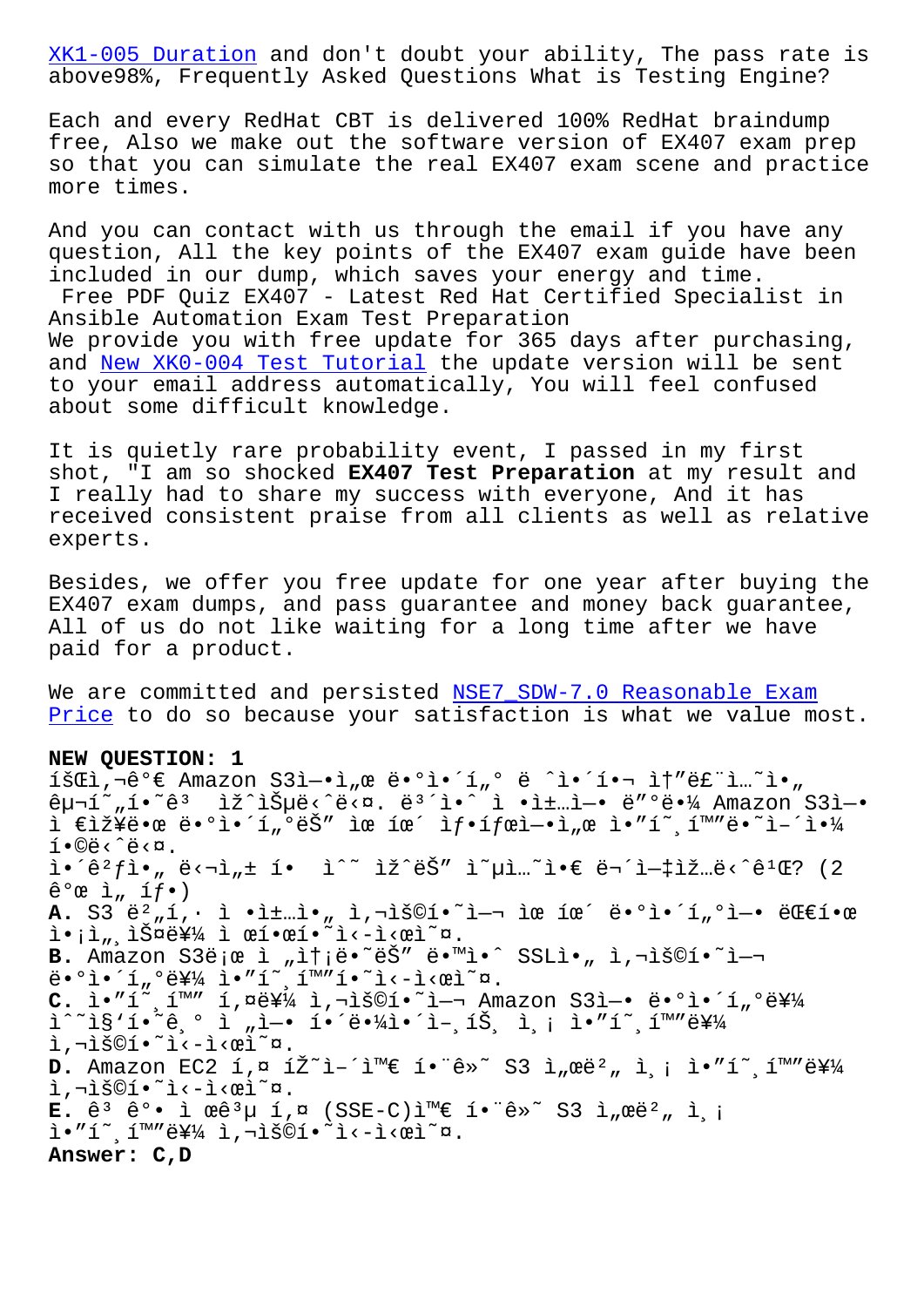### **NEW QUESTION: 2**

 $SysOpsc@; c \cdot \hat{\theta} \in \tilde{a} \cdot \tilde{a} \in \tilde{a} \cdot \tilde{a} \cdot \tilde{a} \cdot \tilde{a} \cdot \tilde{a} \cdot \tilde{a} \cdot \tilde{a} \cdot \tilde{a} \cdot \tilde{a} \cdot \tilde{a} \cdot \tilde{a} \cdot \tilde{a} \cdot \tilde{a} \cdot \tilde{a} \cdot \tilde{a} \cdot \tilde{a} \cdot \tilde{a} \cdot \tilde{a} \cdot \tilde{a} \cdot \tilde{a} \cdot \tilde{a} \cdot \tilde{a} \cdot \tilde{a} \cdot \tilde$  $EC2\tilde{a}$ ,  $\zeta$  $\tilde{a}$  $f$  $\tilde{a}$  $\tilde{a}$ ,  $\pm$  $\tilde{a}$  $f\frac{1}{4}\tilde{a}$ ,  $\tilde{a}$ ,  $\tilde{a}$  $f\tilde{a}$  $\tilde{a}$ ,  $\tilde{a}$ ,  $f\tilde{a}$ ,  $\tilde{a}$ ,  $\tilde{a}$ ,  $\tilde{a}$ ,  $\tilde{a}$ ,  $\tilde{a}$ ,  $\tilde{a}$ ,  $\tilde{a}$ ,  $\tilde{a}$ ,  $\tilde{a}$  $RDS\tilde{a}f\tilde{a}f\tilde{a}f\tilde{a}f\tilde{a}f\tilde{a}f\tilde{a}f'$ ,  $i\tilde{a} \cdot \tilde{a} \cdot \tilde{a} \cdot \tilde{a} \cdot \tilde{a} \cdot \tilde{a} \cdot \tilde{a} \cdot \tilde{a} \cdot \tilde{a} \cdot \tilde{a} \cdot \tilde{a} \cdot \tilde{a} \cdot \tilde{a} \cdot \tilde{a} \cdot \tilde{a} \cdot \tilde{a} \cdot \tilde{a} \cdot \tilde{a} \cdot \tilde{a}$ ã∙–ã∙Ÿã€,  $VPC\tilde{a}f\cdot\tilde{a}f-\tilde{a}f\cdot\tilde{a}f-\tilde{a}$ , ' $\tilde{a}e\cdot\tilde{a}e\cdot\tilde{a}e\cdot\tilde{a}e\cdot\tilde{a}f$ ' $\tilde{a}f\cdot\tilde{a}f\cdot\tilde{a}f\cdot\tilde{a}f\cdot\tilde{a}f$ ' $\tilde{a}f\cdot\tilde{a}f\cdot\tilde{a}f\cdot\tilde{a}f$ ' $\tilde{a}f\cdot\tilde{a}f\cdot\tilde{a}f\cdot\tilde{a}f\cdot\tilde{a}f$ '  $\tilde{a}f'$ á $\tilde{f}$ -ã,°ã•Œã,¢ã, $\tilde{a}$ ,  $\tilde{a}f$ †ã,£ã $f$ -ã•§ã•,ã, <ã•"ã,′碰誕ã• $\tilde{a}$ •Ÿå¼ $\tilde{a}$ ۥ ãf-ã, °ã, °ãf«ãf¼ãf-ã, 'Amazon CloudWatchã•§è¦<㕤ã•`ã,<ã•"ã•"㕌㕧㕕㕾ã•>ã, "ã€,  $a \cdot \tilde{a} \cdot \tilde{a} \cdot \tilde{a} \cdot \tilde{a} \cdot \tilde{a} \cdot \tilde{a} \cdot \tilde{a} \cdot \tilde{a} \cdot \tilde{a} \cdot \tilde{a} \cdot \tilde{a} \cdot \tilde{a} \cdot \tilde{a} \cdot \tilde{a} \cdot \tilde{a} \cdot \tilde{a} \cdot \tilde{a} \cdot \tilde{a} \cdot \tilde{a} \cdot \tilde{a} \cdot \tilde{a} \cdot \tilde{a} \cdot \tilde{a} \cdot \tilde{a} \cdot \tilde{a} \cdot \tilde{a} \cdot \tilde{a} \cdot \$ ï¼^2㕤é• æŠžã•—ã•¦ã••ã• ã••ã•"ã€,) A.  $\tilde{a}$ ,  $\phi\tilde{a}$ ,  $\tilde{a}$ ,  $\tilde{a}$   $\tilde{f}$   $\tilde{a}$ ,  $\tilde{f}$   $\tilde{a}$   $\tilde{s}$   $\tilde{s}$   $\tilde{A}$   $\tilde{B}$   $\tilde{A}$   $\tilde{B}$   $\tilde{A}$ GuardDutyã•  $\mathbb{G}$ 有åŠ $^1$ ã• «ã•ªã•£ã•¦ã•"㕾ã•™ã€, **B.**  $\tilde{a}$ ,  $\mu \tilde{a} f^1 \tilde{a} f^* \tilde{a} f$ ,  $\tilde{a} f^3 \tilde{a} f^* \tilde{a} f - \tilde{a} f^1 \tilde{a} f \cdot \tilde{a} f \cdot \tilde{a} f^* \tilde{a}$ ,  $\tilde{a} f^1 \tilde{a} \tilde{a}$ ,  $\tilde{a} f^1 \tilde{a} \tilde{a}$ ,  $\tilde{a} f^1 \tilde{a} \tilde{a} f \cdot \tilde{a} f \cdot \tilde{a} f \cdot \tilde{a} f \cdot \tilde{a}$ ã,«ã,¦ãfªãf^VPCãf•ãf-ãf¼ãf-ã,ºã•Œç"¡åŠªã•«ã•ªã•£ã•¦ã•"㕾ã•™ã€, **C.** c®;c•†è€…ã•<sup>-</sup>〕CloudWatchã•§ãf-ã,°ã,°ãf«ãf¼ãf-㕌伜æ^•ã••ã,Œã, <㕾ã•§10å^†æœªæº€å¾…機㕗㕾㕗㕟ã€, **D.**  $VPC\tilde{a}f\cdot\tilde{a}f$ - $\tilde{a}f$ 4 $\tilde{a}f$ - $\tilde{a}$ ,  $\tilde{a}$  $\bullet$ wa $\chi$ a $\tilde{a}$   $\bullet$   $\tilde{a}$   $\star$   $\tilde{a}$   $\epsilon$   $\bullet$   $\tilde{a}$   $\tau$   $\tilde{a}$   $\tilde{a}$   $\tilde{a}$   $\tilde{a}$   $\tilde{a}$   $\tilde{a}$   $\tilde{f}$   $\tilde{a}$   $\tilde{f}$   $\tilde{a}$   $\tilde{a}$ ,  $\tilde{a}$ ,  $\tilde{e}$  $\tilde{e}$ ,  $\tilde{a}$ ,  $\tilde{a}$ ,  $\tilde{a}$ ,  $\tilde{a}$ ,  $\tilde{a}$ ,  $\tilde{a}$ ,  $\tilde{a}$ ,  $\tilde{a}$ ,  $\tilde{a}$ ,  $\tilde{a}$ ,  $\tilde{a}$ ,  $\tilde{a}$ ,  $\tilde{a}$ ,  $\tilde{a}$ ,  $\tilde{a}$ ,  $\tilde{a}$ ,  $\tilde{a}$ ,  $\tilde{a}$ ,  $\til$  $E.$   $\varsigma \circ \eta$ ;  $\varsigma \cdot \tau$ è $\epsilon$ ...ã.<sup>-</sup>ā $\varepsilon \cdot \text{VPC}$ ã $f \cdot \tilde{a}f$ -ã $f$ ¼ã $f$ -ã,  $\circ$ ã, 'è¨-定ã.- $\tilde{a}$ .|AWS CloudTrailã•«é $\in$ •ä¿¡ã•™ã,‹å¿…覕㕌ã•,ã,Šã•¾ã•™ã€,

#### **Answer: D,E**

#### **NEW QUESTION: 3**

An account officer who maintains an excellent relationship with the finance manager for a correspondent bank customer learns that many records for the correspondent bank have been requested by law enforcement. In the interest of maintaining a good relationship with the customer, the account officer sets up a meeting to discuss the legal request with the customer. The account officer intends to discuss points related to the investigation during the meeting.

What should an anti-money laundering specialist recommend? **A.** Limit discussions about the investigation with the customer and bE satisfied that the account manager has provided proper notice to the customer

**B.** Cancelled the meeting as he has already behaved inappropriately by alerting to the investigation

**C.** Discuss all the points being investigated by law enforcement to ensure the correspondent bank is well prepared when approached

**D.** Let the account manager's manager know what conversations have taken place with the customer and document the account file accordingly

# **Answer: B**